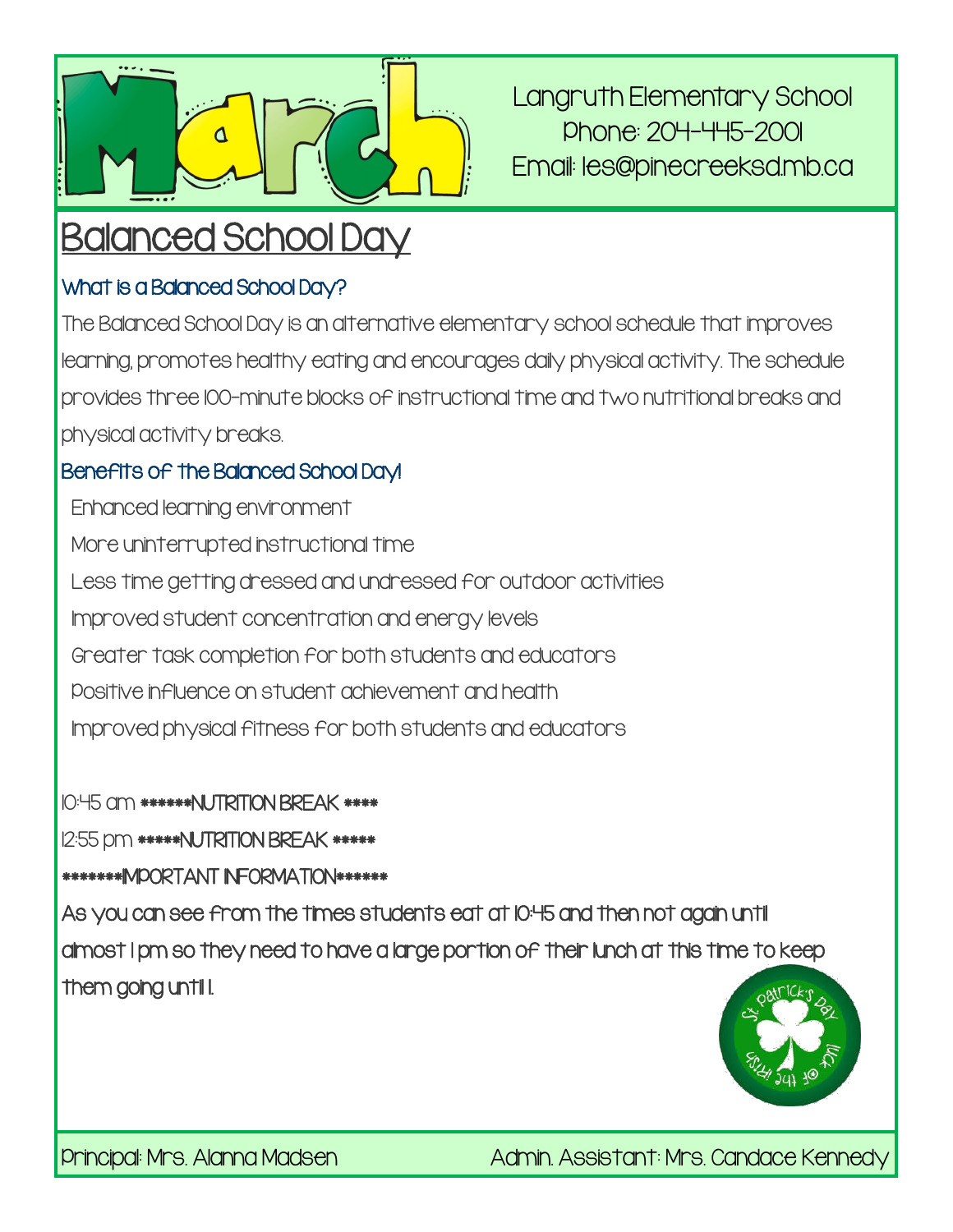\* There is no need to pack two lunches, HOWEVER please pack many healthy items which could include 2 sandwiches and they can simply divide the contents of their

lunch to ensure a fulfilling portion for each nutritional break.

Sandwiches can be cut in half and wrapped separately.

Fruits, veggies, crackers and cheese cubes can be placed in separate bags and numbered for each nutritional break.

Consider packing 2 nutritious drinks in your child's lunch for each break.

Involve your child in planning and preparing for his or her nutritional breaks.

If your child is responsible for packing his or her lunch, please see that he or she

has included a balanced selection of healthy foods.

For each break, try to pack a variety of healthy, nutritious foods from three of the

four food groups from Canada's Food Guide to Healthy Eating.

more problems your child may have.

## What happens if your child comes to school late repeatedly?

When students arrive late to school, they are often embarrassed and don't want to come into their classroom. Which can have staff working very hard just to help the student feel comforable getting into their classroom.

-They may have missed the fun visiting time at the beginning of the school day which is a time when they can connect and catch up with their friends.

-They may have missed the instructions or teacher portion of the lesson and are reluctant to ask for extra help from the teacher.

-When they come in late they interrupt their learning and also that of their classmates.

### What happens if you pick your child up early, often from school?

Teachers have a variety of courses to teach your child and if you pick them up frequently at 2 pm or throughout the day, they may be constantly missing certain things. They could be missing their favorite subject or the same subject everytime meaning they are missing a large chunk of Science, Social Studies or Art. Which can drastically affect their understanding and marks in this subject.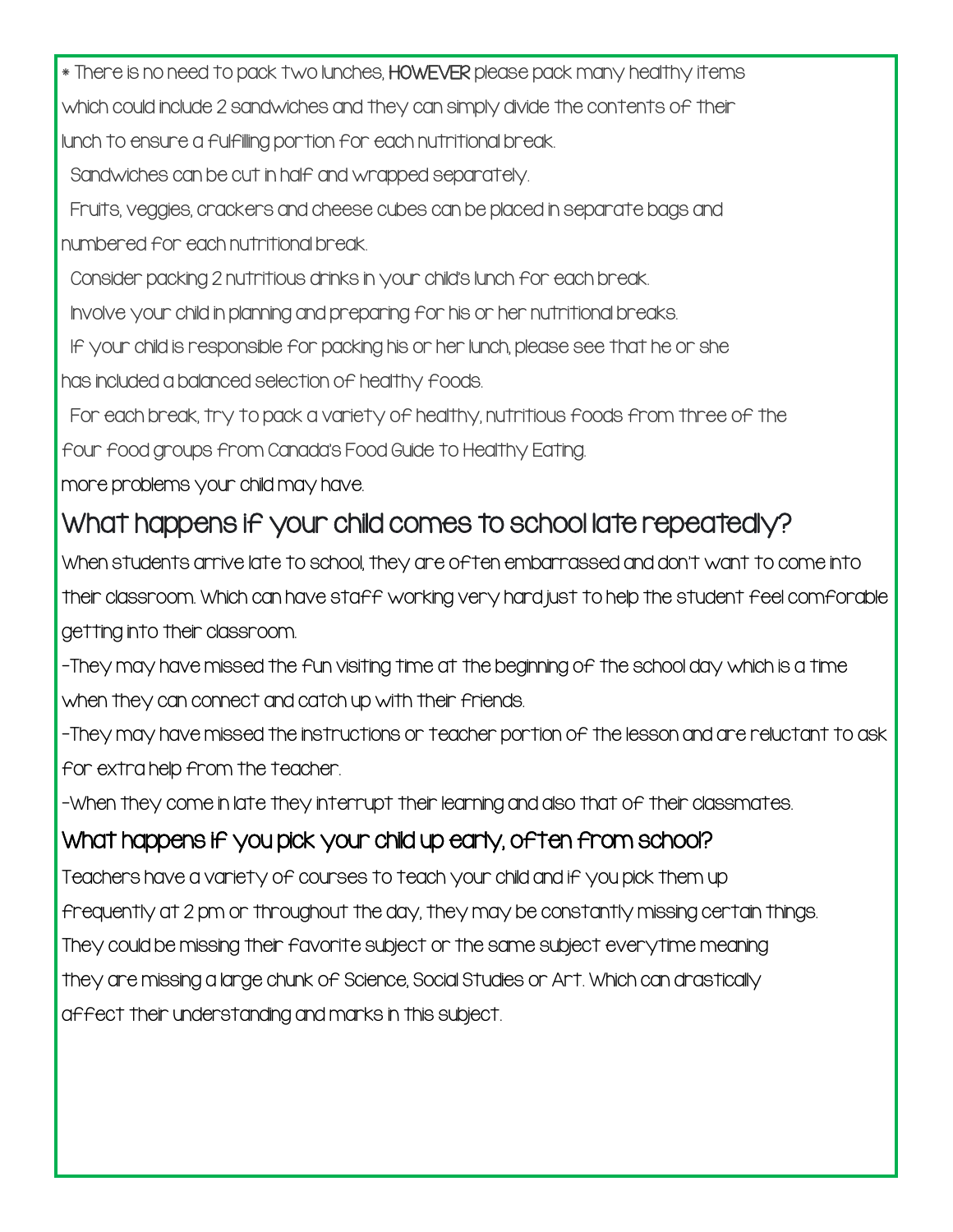